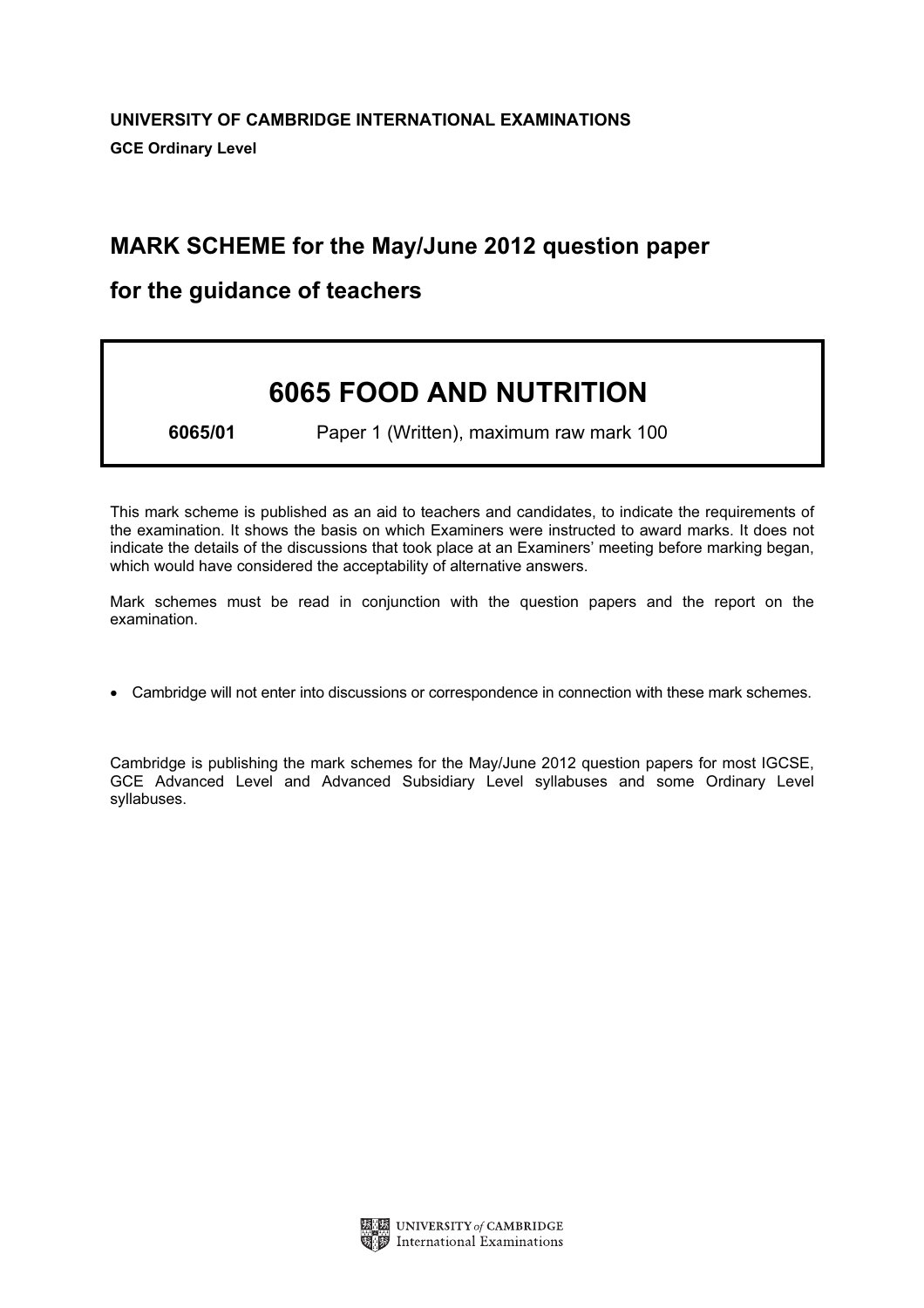|              | Page 2 |                                          | Mark Scheme: Teachers' version                                                                                                                                                                                                                                                                                                                                                           | <b>Syllabus</b> | Paper |
|--------------|--------|------------------------------------------|------------------------------------------------------------------------------------------------------------------------------------------------------------------------------------------------------------------------------------------------------------------------------------------------------------------------------------------------------------------------------------------|-----------------|-------|
|              |        |                                          | GCE O LEVEL - May/June 2012                                                                                                                                                                                                                                                                                                                                                              | 6065            | 01    |
| 1            |        | (a) Monosaccharides<br>water<br>4 points | single/simple sugars – $C_6H_{12}O_6$ – basic unit – end product of digestion – sweet – soluble in<br>2 points = $1$ mark                                                                                                                                                                                                                                                                |                 | [2]   |
|              |        |                                          | (b) Examples of monosaccharides<br>glucose – fructose – galactose<br>2 points = $1$ mark                                                                                                                                                                                                                                                                                                 |                 | $[1]$ |
|              |        | (c) Disaccharides<br>4 points            | double sugars – $C_{12}H_{22}O_{11}$ – 2 monosaccharides combined – sweet – soluble in water –<br>glucose $+1$ other simple sugar $-$ broken down to monosaccharides during digestion<br>2 points = $1$ mark                                                                                                                                                                             |                 | [2]   |
|              |        |                                          | (d) Examples of disaccharides<br>maltose - lactose - sucrose<br>2 points = $1$ mark                                                                                                                                                                                                                                                                                                      |                 | [1]   |
|              |        | (e) Polysaccharides<br>4 points          | made up of many monosaccharides $-$ insoluble in water $-$ not sweet $-$ not all<br>polysaccharides can be digested - complex carbohydrates<br>Non Starch Polysaccharide (NSP) adds bulk to diet - prevents constipation/diverticulitis/<br>varicose veins etc. - chain is branched - cannot break - starch can be digested - because<br>molecules are linked together in a simple chain |                 |       |
|              |        |                                          | 2 points = $1$ mark                                                                                                                                                                                                                                                                                                                                                                      |                 | [2]   |
|              | (f)    |                                          | <b>Examples of polysaccharides</b><br>starch – glycogen – pectin – gum – mucilagescellulose – NSP<br>2 points = $1$ mark                                                                                                                                                                                                                                                                 |                 | $[1]$ |
| $\mathbf{2}$ |        |                                          | Digestion and absorption of starch                                                                                                                                                                                                                                                                                                                                                       |                 |       |
|              |        | (a) in the mouth                         | amylase/ptyalin – from salivary glands – acts on cooked starch – converting it into maltose                                                                                                                                                                                                                                                                                              |                 |       |

# (b) in the duodenum

amylase – in pancreatic juice – converts starch to maltose

# (c) in the ileum

 maltase – in intestinal juice – converts maltose to glucose – villi – finger-like projections – in walls of small intestine – have walls made of single cells – large surface area – and a network of blood capillaries – glucose passes through walls of blood vessels – into bloodstream – then transported to liver

12 points

 $2 \text{ points} = 1 \text{ mark}$  [6]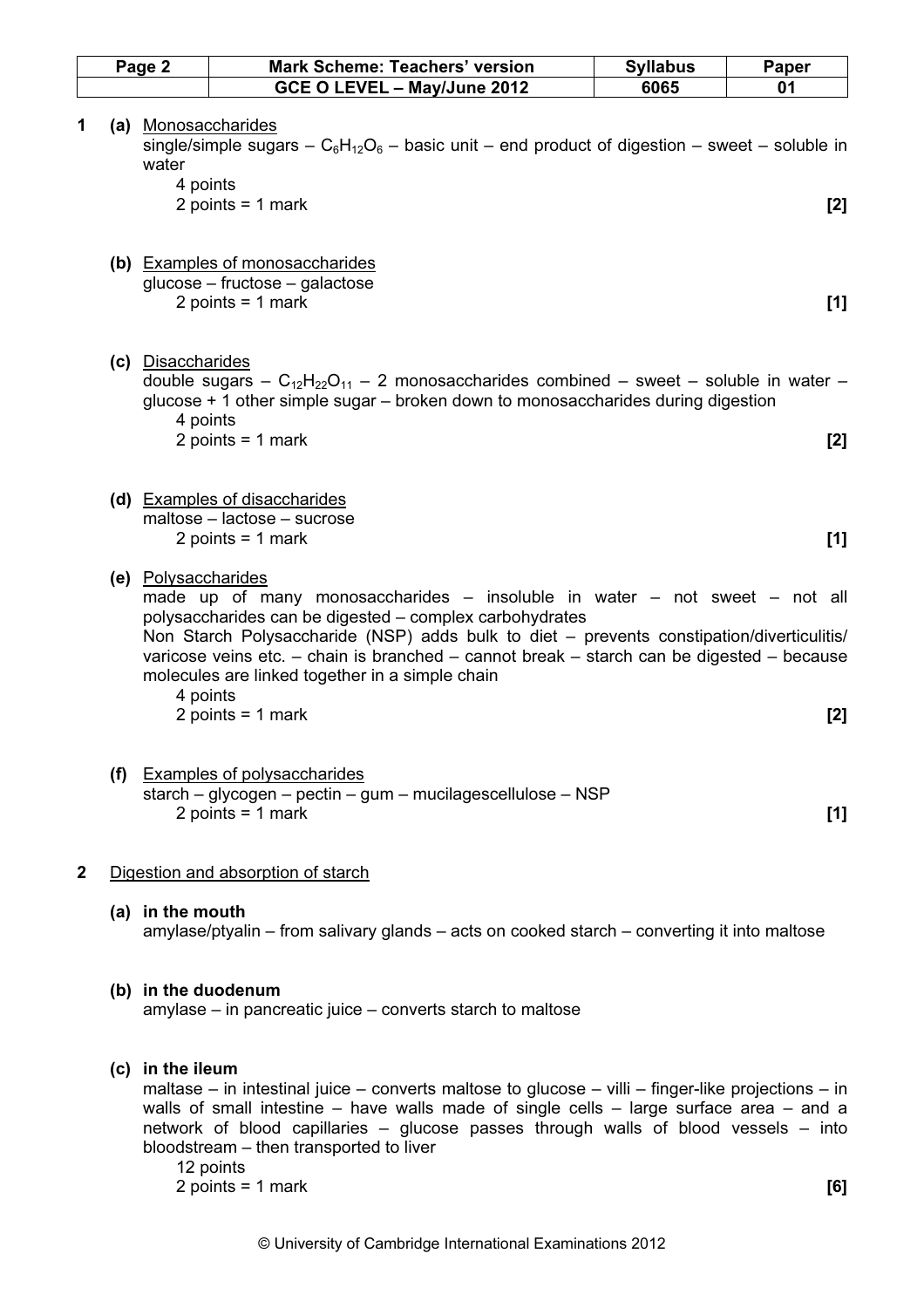|                | Page 3         | <b>Mark Scheme: Teachers' version</b>                                                                                                                                                                                                                                                                                                                                                                                                                                                                                                                                                                               | <b>Syllabus</b> | Paper |
|----------------|----------------|---------------------------------------------------------------------------------------------------------------------------------------------------------------------------------------------------------------------------------------------------------------------------------------------------------------------------------------------------------------------------------------------------------------------------------------------------------------------------------------------------------------------------------------------------------------------------------------------------------------------|-----------------|-------|
|                |                | GCE O LEVEL - May/June 2012                                                                                                                                                                                                                                                                                                                                                                                                                                                                                                                                                                                         | 6065            | 01    |
| 3<br>$(a)$ (i) |                | Importance of calcium<br>building bones/teeth<br>maintaining bones/teeth<br>clotting blood<br>muscle function<br>nerve function<br>4 points<br>2 points = $1$ mark                                                                                                                                                                                                                                                                                                                                                                                                                                                  |                 | $[2]$ |
|                |                | (ii) Sources of calcium<br>milk – cheese – yoghurt – bones of canned fish (or 1 named e.g. sardines, pilchards,<br>salmon)<br>green vegetables (or 1 named e.g. spinach, cabbage, lettuce, Brussels sprouts)<br>bread – white flour (by law) – soya<br>4 points                                                                                                                                                                                                                                                                                                                                                     |                 |       |
|                |                | 2 points = $1$ mark<br>(iii) Deficiency disease<br>Rickets/osteomalacia/osteoporosis                                                                                                                                                                                                                                                                                                                                                                                                                                                                                                                                |                 | $[2]$ |
|                |                | 1 mark<br>(iv) Symptoms                                                                                                                                                                                                                                                                                                                                                                                                                                                                                                                                                                                             |                 | [1]   |
|                |                | RICKETS – leg bones deformed – bow legs – knock knees – pigeon chest<br>OSTEOMALACIA - soft bones - break easily - muscle weakness - pain<br>OSTEOPOROSIS – loss of bone density – porous – break easily – brittle bones<br>2 points = $1$ mark                                                                                                                                                                                                                                                                                                                                                                     |                 | [1]   |
| $(b)$ (i)      |                | Importance of vitamin D<br>absorption of calcium – and phosphorus – formation of bones/teeth<br>maintenance of bones / teeth<br>4 points<br>2 points = $1$ mark                                                                                                                                                                                                                                                                                                                                                                                                                                                     |                 | [2]   |
|                |                | (ii) Sources of vitamin D<br>milk – cheese – eggs – red meat (or named e.g.) – liver – oily fish (or named e.g.) –<br>butter – margarine – cod liver oil – UV rays from the sun/sunlight<br>4 points                                                                                                                                                                                                                                                                                                                                                                                                                |                 |       |
|                |                | 2 points = $1$ mark                                                                                                                                                                                                                                                                                                                                                                                                                                                                                                                                                                                                 |                 | $[2]$ |
|                | Iron<br>lodine | (c) Deficiency diseases<br>Not calcium or vitamin $D - in$ previous questions<br>Vitamin A/Retinol<br>Night blindness/Xerophthalmia<br>Vitamin C/ascorbic acid<br>Scurvy<br>Beri-beri<br>Vitamin B1/Thiamine<br>Vitamin B2/Riboflavin<br>Dermatitis/cataracts<br>Vitamin B3/Nicotinic acid Pellagra<br>Vitamin B12/cobalamin<br>Pernicious anaemia<br>Folate/folic acid<br>Anaemia/spina bifida<br>Anaemia<br>Goitre<br>Kwashiorkor<br>Protein<br>Carbohyrate/fat/protein<br>Marasmus (lack of energy foods)<br>4 deficiency diseases × 1 point<br>4 associated nutrients × 1 point<br>8 points $2$ points = 1 mark |                 | $[4]$ |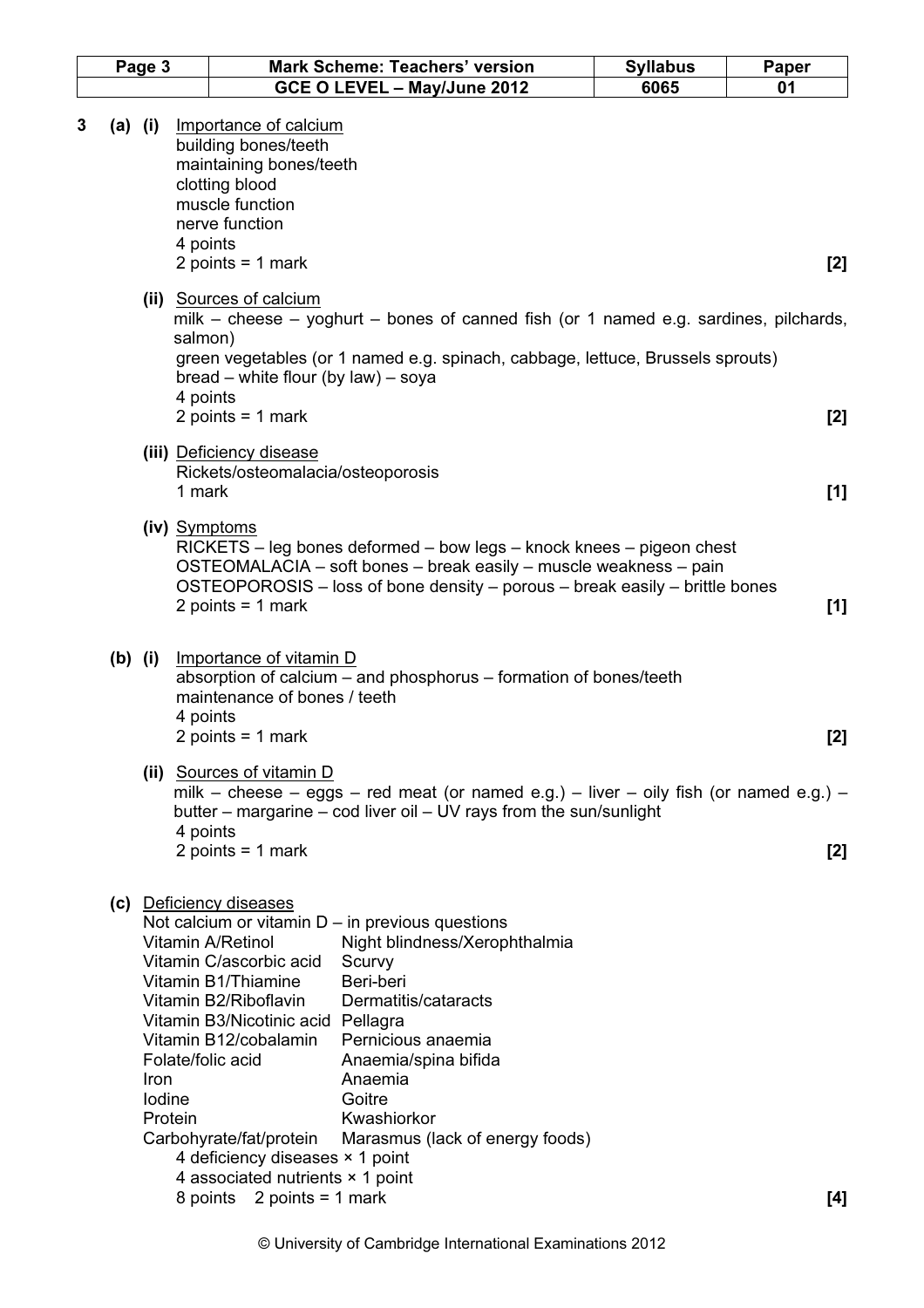| Page 4                                                                                                                        | <b>Mark Scheme: Teachers' version</b>                                                                                                                                                                                                                                                                                                                      |                                                                                                         | <b>Syllabus</b> | <b>Paper</b> |
|-------------------------------------------------------------------------------------------------------------------------------|------------------------------------------------------------------------------------------------------------------------------------------------------------------------------------------------------------------------------------------------------------------------------------------------------------------------------------------------------------|---------------------------------------------------------------------------------------------------------|-----------------|--------------|
|                                                                                                                               | GCE O LEVEL - May/June 2012                                                                                                                                                                                                                                                                                                                                |                                                                                                         | 6065            | 01           |
| produced                                                                                                                      | (a) Reasons for reducing sugar intake<br>tooth decay – bacteria change sugar to acids – dissolve enamel<br>excess stored as fat – obesity – breathless – low self-esteem – associated with CHD –<br>varicose veins – hypertension – risk of diabetes – too much glucose in blood for insulin<br>3 reasons + 3 explanations<br>6 points $2$ points = 1 mark |                                                                                                         |                 | $[3]$        |
| Less fat<br>Less salt<br>More NSP<br>More water<br>4 points                                                                   | (b) Dietary recommendations<br>prevents obesity, coronary heart disease, hypertension<br>Less saturated fat<br>prevents build up of cholesterol<br>prevents hypertension<br>prevents constipation<br>prevents dehydration<br>Five portions of fruit/vegetables - for NSP/vitamins/minerals<br>2 recommendations + 2 reasons<br>2 points = $1$ mark         |                                                                                                         |                 | $[2]$        |
| 5<br>sufficient HBV protein<br>vitamin D<br>iron<br>vitamin C<br>vitamin A<br><b>NSP</b><br>folate/folic acid/B9<br>vitamin B | Dietary needs of pregnant women<br>- growth of foetus<br>calcium and/or phosphorus<br>- building bones/teeth<br>- to absorb calcium<br>- to absorb iron<br>- for baby's eyesight<br>- prevent constipation<br>- for release of energy<br>6 nutrients $+ 6$ reasons $- 1$ points each<br>12 points $2$ points = 1 mark                                      | - for baby's first six months - prevent anaemia in mother<br>- prevent neural tube defects/spina bifida |                 | [6]          |

[Total: 40]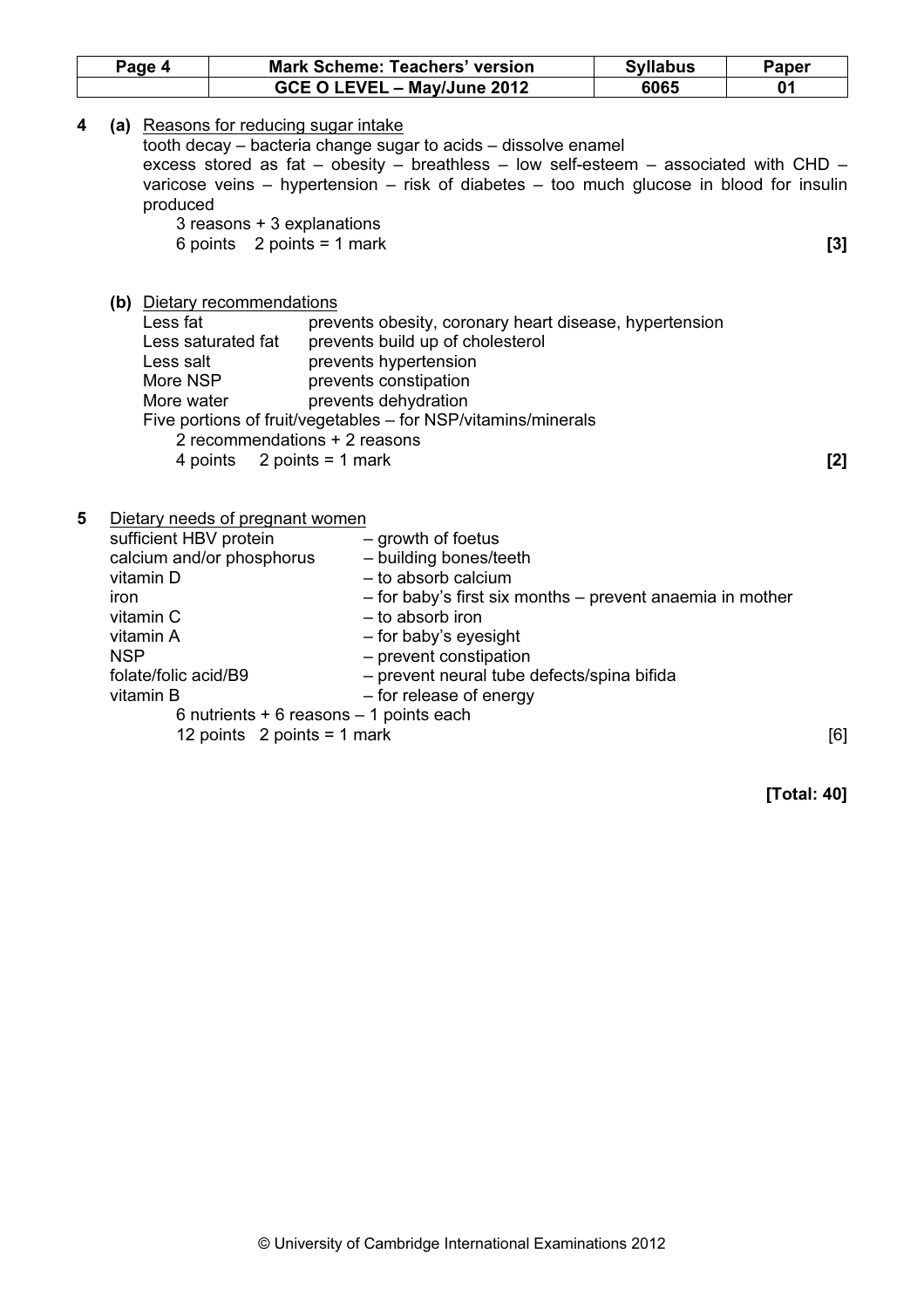|                  | Page 5 |  | <b>Mark Scheme: Teachers' version</b>                                                                                                                                                                                                                                                                                                                                                                                                                                                                                                                                                                                                                                                                                                                                                                                                                                                                  | <b>Syllabus</b> | <b>Paper</b> |
|------------------|--------|--|--------------------------------------------------------------------------------------------------------------------------------------------------------------------------------------------------------------------------------------------------------------------------------------------------------------------------------------------------------------------------------------------------------------------------------------------------------------------------------------------------------------------------------------------------------------------------------------------------------------------------------------------------------------------------------------------------------------------------------------------------------------------------------------------------------------------------------------------------------------------------------------------------------|-----------------|--------------|
|                  |        |  | GCE O LEVEL - May/June 2012                                                                                                                                                                                                                                                                                                                                                                                                                                                                                                                                                                                                                                                                                                                                                                                                                                                                            | 6065            | 01           |
| <b>Section B</b> |        |  |                                                                                                                                                                                                                                                                                                                                                                                                                                                                                                                                                                                                                                                                                                                                                                                                                                                                                                        |                 |              |
| 6                |        |  | (a) Fatless sponge cake<br>$(3 eggs - given in question)$                                                                                                                                                                                                                                                                                                                                                                                                                                                                                                                                                                                                                                                                                                                                                                                                                                              |                 |              |
|                  |        |  | 75g plain flour (allow SR)<br>75g caster sugar                                                                                                                                                                                                                                                                                                                                                                                                                                                                                                                                                                                                                                                                                                                                                                                                                                                         |                 |              |
|                  |        |  | 2 points = $1$ mark                                                                                                                                                                                                                                                                                                                                                                                                                                                                                                                                                                                                                                                                                                                                                                                                                                                                                    |                 | [2]          |
|                  |        |  | (b) Method of making and baking<br>whisk - eggs and sugar - over hot water - with electric hand mixer -<br>until thick and creamy – leaves a trail – to introduce air –<br>sieve flour - to aerate - and remove lumps -<br>fold in flour – with a metal spoon/palette knife – to prevent air loss –<br>add flour in thirds – weight of flour would press out air – use a cutting action<br>or figure of eight – to avoid loss of air – continue until no dry flour seen –<br>to give an even consistency -<br>pour – into greased and floured/greased and lined tin – do not spread –<br>air bubbles will break – tilt to give even thickness – bake in preheated oven<br>so rising can begin immediately -<br>sponge cake 200°C/400°F/gas mark 6 - for 15-20 minutes<br>until golden brown – firm to the touch – shrinks from sides of tin – (max. 2)<br>cool on wire rack – to allow steam to escape |                 |              |
|                  |        |  | DO NOT credit any cake decoration.<br>12 points 2 points                                                                                                                                                                                                                                                                                                                                                                                                                                                                                                                                                                                                                                                                                                                                                                                                                                               |                 | [6]          |
|                  |        |  | (c) Changes during baking<br>air expands - gases rise - push up cake mixture -<br>protein coagulates – at $60^{\circ}$ C – around air bubbles –<br>sets in risen shape - open texture -<br>sugar caramelises – Maillard browning – action of protein and sugar –<br>starch grains absorb water - from egg - swell - gelatinise -<br>flour on outside dextrinises $-$ effect of dry heat $-$ browns $-$<br>dries on outside - forms a crust -<br>steam – from egg – evaporates – helps cake to rise –<br>8 points $2$ points = 1 mark                                                                                                                                                                                                                                                                                                                                                                   |                 | [4]          |
|                  |        |  | (d) Reasons for a close texture<br>insufficient whisking<br>air knocked out during folding in of flour/addition of flour<br>did not use a cutting action to add flour - whisked/beat in flour<br>used wooden spoon/electric mixer for adding flour<br>did not use metal spoon/palette knife to incorporate flour<br>continued folding after all flour was incorporated<br>not baked immediately<br>oven temperature too low<br>insufficient baking/undercooked<br>4 points $2$ points = 1 mark                                                                                                                                                                                                                                                                                                                                                                                                         |                 | $[2]$        |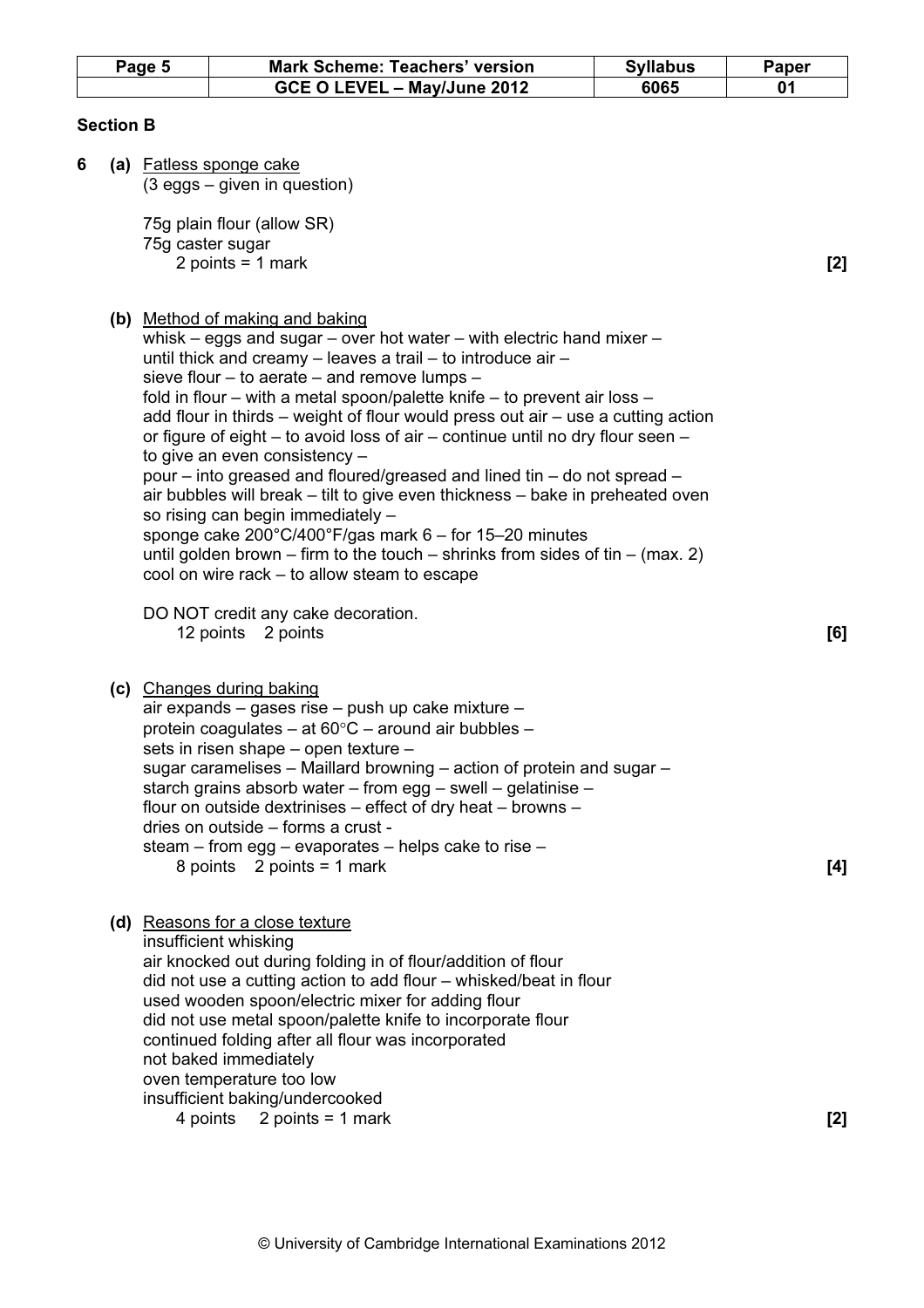| Page 6                                                                                                                                                                                                                                                                                        | <b>Mark Scheme: Teachers' version</b> | <b>Syllabus</b>                                                                                                                                                                                                                                                                                                                                                                                                                                                                                                                                                                                                                                                                                                                                                                                                                                                                                                                                                                                                                                                                                                                                                                                                                                                                                                                                         | Paper                                                                                                                                                                                                                                                                                                                                                                                                                                                                                                                                                                                                                                                                                                                                                                                                                                                                                                                            |
|-----------------------------------------------------------------------------------------------------------------------------------------------------------------------------------------------------------------------------------------------------------------------------------------------|---------------------------------------|---------------------------------------------------------------------------------------------------------------------------------------------------------------------------------------------------------------------------------------------------------------------------------------------------------------------------------------------------------------------------------------------------------------------------------------------------------------------------------------------------------------------------------------------------------------------------------------------------------------------------------------------------------------------------------------------------------------------------------------------------------------------------------------------------------------------------------------------------------------------------------------------------------------------------------------------------------------------------------------------------------------------------------------------------------------------------------------------------------------------------------------------------------------------------------------------------------------------------------------------------------------------------------------------------------------------------------------------------------|----------------------------------------------------------------------------------------------------------------------------------------------------------------------------------------------------------------------------------------------------------------------------------------------------------------------------------------------------------------------------------------------------------------------------------------------------------------------------------------------------------------------------------------------------------------------------------------------------------------------------------------------------------------------------------------------------------------------------------------------------------------------------------------------------------------------------------------------------------------------------------------------------------------------------------|
|                                                                                                                                                                                                                                                                                               | GCE O LEVEL - May/June 2012           | 6065                                                                                                                                                                                                                                                                                                                                                                                                                                                                                                                                                                                                                                                                                                                                                                                                                                                                                                                                                                                                                                                                                                                                                                                                                                                                                                                                                    | 01                                                                                                                                                                                                                                                                                                                                                                                                                                                                                                                                                                                                                                                                                                                                                                                                                                                                                                                               |
|                                                                                                                                                                                                                                                                                               |                                       |                                                                                                                                                                                                                                                                                                                                                                                                                                                                                                                                                                                                                                                                                                                                                                                                                                                                                                                                                                                                                                                                                                                                                                                                                                                                                                                                                         | $[1]$                                                                                                                                                                                                                                                                                                                                                                                                                                                                                                                                                                                                                                                                                                                                                                                                                                                                                                                            |
|                                                                                                                                                                                                                                                                                               |                                       |                                                                                                                                                                                                                                                                                                                                                                                                                                                                                                                                                                                                                                                                                                                                                                                                                                                                                                                                                                                                                                                                                                                                                                                                                                                                                                                                                         |                                                                                                                                                                                                                                                                                                                                                                                                                                                                                                                                                                                                                                                                                                                                                                                                                                                                                                                                  |
| e.g. soup in Winter/salads in Summer<br>tomatoes in main course<br>vary texture $-$ e.g. avoid pastry in two courses<br>season – use fruit and vegetables in season<br>allergies - e.g. nuts/lactose/gluten<br>gender - females require additional iron<br>5 points $+5$ examples = 10 points |                                       |                                                                                                                                                                                                                                                                                                                                                                                                                                                                                                                                                                                                                                                                                                                                                                                                                                                                                                                                                                                                                                                                                                                                                                                                                                                                                                                                                         | [5]                                                                                                                                                                                                                                                                                                                                                                                                                                                                                                                                                                                                                                                                                                                                                                                                                                                                                                                              |
|                                                                                                                                                                                                                                                                                               |                                       |                                                                                                                                                                                                                                                                                                                                                                                                                                                                                                                                                                                                                                                                                                                                                                                                                                                                                                                                                                                                                                                                                                                                                                                                                                                                                                                                                         | [5]                                                                                                                                                                                                                                                                                                                                                                                                                                                                                                                                                                                                                                                                                                                                                                                                                                                                                                                              |
|                                                                                                                                                                                                                                                                                               |                                       |                                                                                                                                                                                                                                                                                                                                                                                                                                                                                                                                                                                                                                                                                                                                                                                                                                                                                                                                                                                                                                                                                                                                                                                                                                                                                                                                                         |                                                                                                                                                                                                                                                                                                                                                                                                                                                                                                                                                                                                                                                                                                                                                                                                                                                                                                                                  |
|                                                                                                                                                                                                                                                                                               |                                       | (e) Other baked items which can be made with this recipe<br>Swiss roll - sponge flan - sponge fingers<br>2 points = $1$ mark<br>(a) Points to consider when meal planning<br>(N.B. Do NOT credit 'balanced' or points on nutrition.)<br>climate/time of year/ – hot meals in cold weather –<br>vary flavour - do not repeat flavours in courses -<br>e.g. fish with lemon sauce followed by lemon meringue pie<br>meals should be attractive - use garnishes/decorations<br>consider cost – use LBV protein/eggs/cheap cuts of meat<br>shopping facilities – may need to buy fresh produce daily<br>skill of cook – may not know how to make choux pastry etc.<br>likes and dislikes - avoid food not enjoyed - low fat diets<br>manual workers may need greater quantity of food<br>occasion - birthday party/packed meal/Christmas lunch<br>religion – e.g. Hindus do not eat beef/Jews do not eat pork<br>2 points = $1$ mark<br>and easy to expel – regularly – helps to clear waste –<br>binds food residues - stimulates peristalsis -<br>gives muscles something to grip -<br>varicose veins<br>helps to remove toxins – reduces cholesterol –<br>gives feeling of fullness – limits intake of other nutrients<br>Sources of NSP<br>celery - tomato seeds<br>Can include a max. 2 sources of NSP - 1 point each<br>10 points $2$ points = 1 mark | equipment available – may need freezer for dessert/baking tins etc.<br>vary colour $-$ e.g. not mince and potatoes followed by chocolate dessert/tomato soup then<br>availability of food - use left-overs/garden produce/local produce<br>time available – may need to use quick methods e.g. frying/grilling<br>ages of people taking meal – e.g. old may need easily digested food –<br>consider whole meal – not an elaborate first course then simple dessert<br>number to serve – quantity required – to have enough food/to avoid waste<br>(b) Importance of Non-Starch Polysaccharide/NSP (dietary fibre)<br>absorbs water – in colon – making faeces soft – and bulky –<br>prevents constipation - hernias - haemorrhoids - cancer of colon - diverticular disease -<br>green, leafy vegetables - fruit skins - whole grain cereals - bran -<br>wholemeal bread $-$ brown rice $-$ pulses $-$ nuts $-$ potato skins $-$ |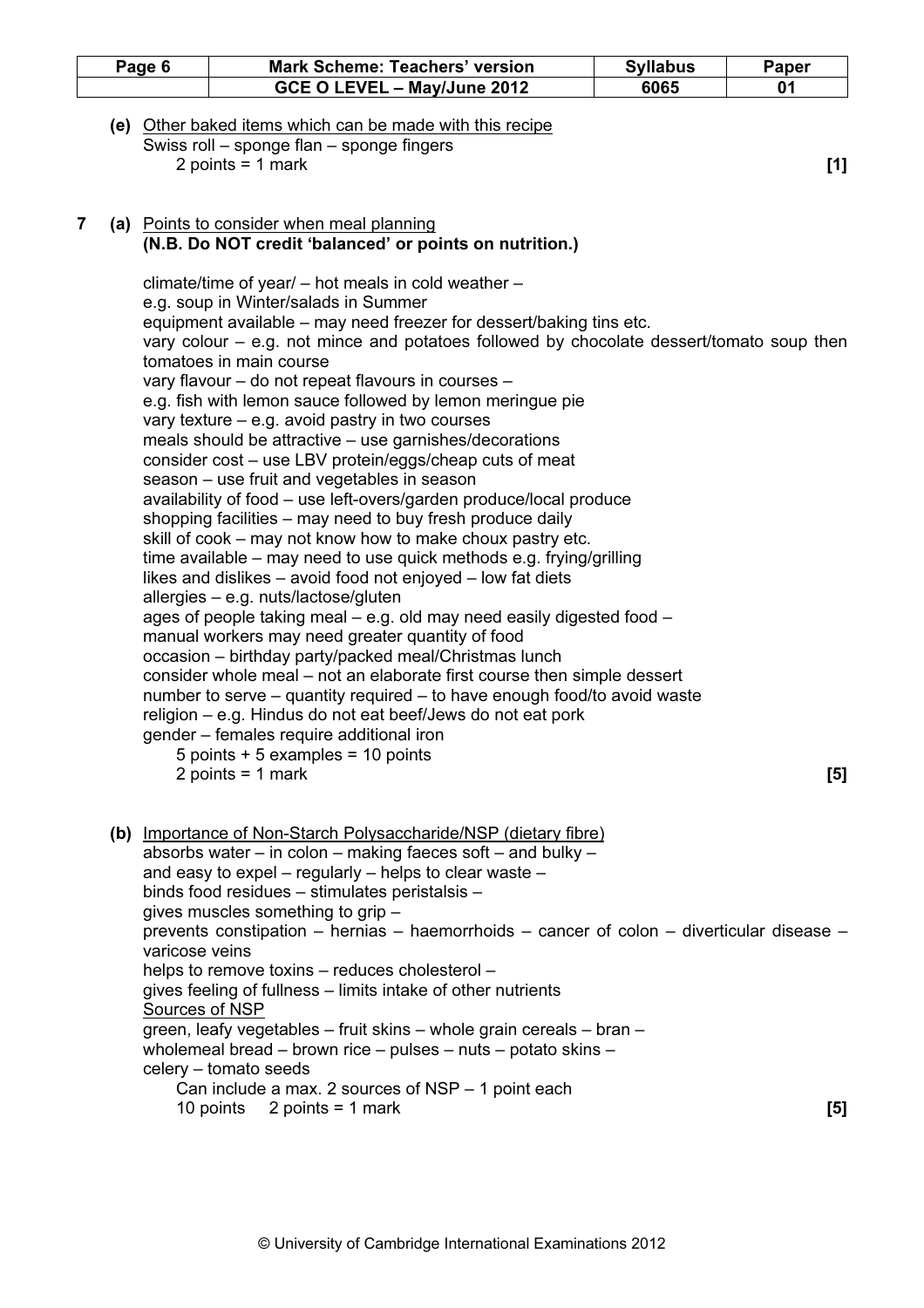| Page 7 |                                                                                              |                                                                                                                                                                                                                                                                                                                     | <b>Mark Scheme: Teachers' version</b>                                                                                                                                                                                                                                                                                                                                                                                                                                                                                                                                                                                                                                                                                                                                  | <b>Syllabus</b> | <b>Paper</b> |
|--------|----------------------------------------------------------------------------------------------|---------------------------------------------------------------------------------------------------------------------------------------------------------------------------------------------------------------------------------------------------------------------------------------------------------------------|------------------------------------------------------------------------------------------------------------------------------------------------------------------------------------------------------------------------------------------------------------------------------------------------------------------------------------------------------------------------------------------------------------------------------------------------------------------------------------------------------------------------------------------------------------------------------------------------------------------------------------------------------------------------------------------------------------------------------------------------------------------------|-----------------|--------------|
|        |                                                                                              |                                                                                                                                                                                                                                                                                                                     | GCE O LEVEL - May/June 2012                                                                                                                                                                                                                                                                                                                                                                                                                                                                                                                                                                                                                                                                                                                                            | 6065            | 01           |
|        | <b>Heart Disease</b><br><b>Obesity</b>                                                       | (c) Problems associated with a diet high in fat<br>from saturated fat - in animal foods -<br>heart attack - if coronary arteries blocked -<br>stroke – if blocked blood vessels in brain<br>less likely to burn off excess by exercise - lethargic -<br>diabetes $-$ arthritis $-$<br>10 points $2$ points = 1 mark | causes coronary heart disease (CHD) - hypertension - strokes -<br>poor blood circulation – linked to high levels of cholesterol –<br>cholesterol deposited on artery walls - narrows arteries - blocks -<br>flow of oxygen in blood stopped – angina occurs if arteries are narrow –<br>reduced oxygen supply - chest pain - during exercise/exertion -<br>may be caused by over-eating – eating more than body needs -<br>excess stored as fat - under skin - adipose tissue - around internal organs<br>known as obesity if more than $\frac{1}{3}$ of body weight is fat – usually less active<br>inactivity may lead to more weight gain $-$ puts a strain on the heart $-$ hypertension $-$ CHD $-$<br>problems during surgery - lack of self-esteem - breathless |                 | $[5]$        |
|        |                                                                                              |                                                                                                                                                                                                                                                                                                                     |                                                                                                                                                                                                                                                                                                                                                                                                                                                                                                                                                                                                                                                                                                                                                                        |                 |              |
| 8      | sweetening<br>aerating<br>feeding yeast<br>preserving<br>flavour<br>confectionery<br>glazing | decorating cakes<br>brown baked goods<br>prevents gluten formation<br>retards enzyme action<br>syrup (liquid) in cakes<br>to counteract acidity<br>5 uses of sugar + 5 examples of use<br>10 points $2$ points = 1 mark [5]                                                                                         | (a) Different uses of sugar in the preparation of family dishes<br>$-$ tea / coffee<br>- creaming with margarine for rich cakes<br>- bread-making<br>- jam has high sugar concentration<br>- demerara sugar for coffee<br>- royal icing/butter icing<br>- sugar heated to form caramel<br>- sugar and water boiled/glaze for sweet breads<br>- sprinkled on biscuits before baking<br>$-$ rich cakes $-$ gives a softer result<br>- frozen fruit<br>- melted method e.g. gingerbread / already liquid<br>- in tomato soup and sauce                                                                                                                                                                                                                                    |                 |              |
|        | plain flour<br>use lard<br>use fingertips<br>use hard fat                                    | (b) Rules, with reasons, for successful shortcrust pastry<br>use a weak/soft flour<br>use margarine or butter<br>mixture of lard and margarine<br>sieve dry ingredients<br>lift hands out of bowl<br>no more than 1/2 fat to flour<br>measure / weigh accurately<br>not too much water<br>keep everything cool      | - low gluten content<br>- air is raising agent<br>$-$ gives shortness<br>- for colour and flavour<br>- gives colour, flavour and shortness<br>- to aerate - to remove lumps<br>- aerates - keeps fat cool<br>- coolest part of hand - avoid melting fat<br>- can rub into small pieces without melting<br>- otherwise difficult to rub in<br>- to ensure correct proportions<br>- soft dough would need more flour<br>- alters proportion of fat to flour<br>- cold air expands more than warm air                                                                                                                                                                                                                                                                     |                 |              |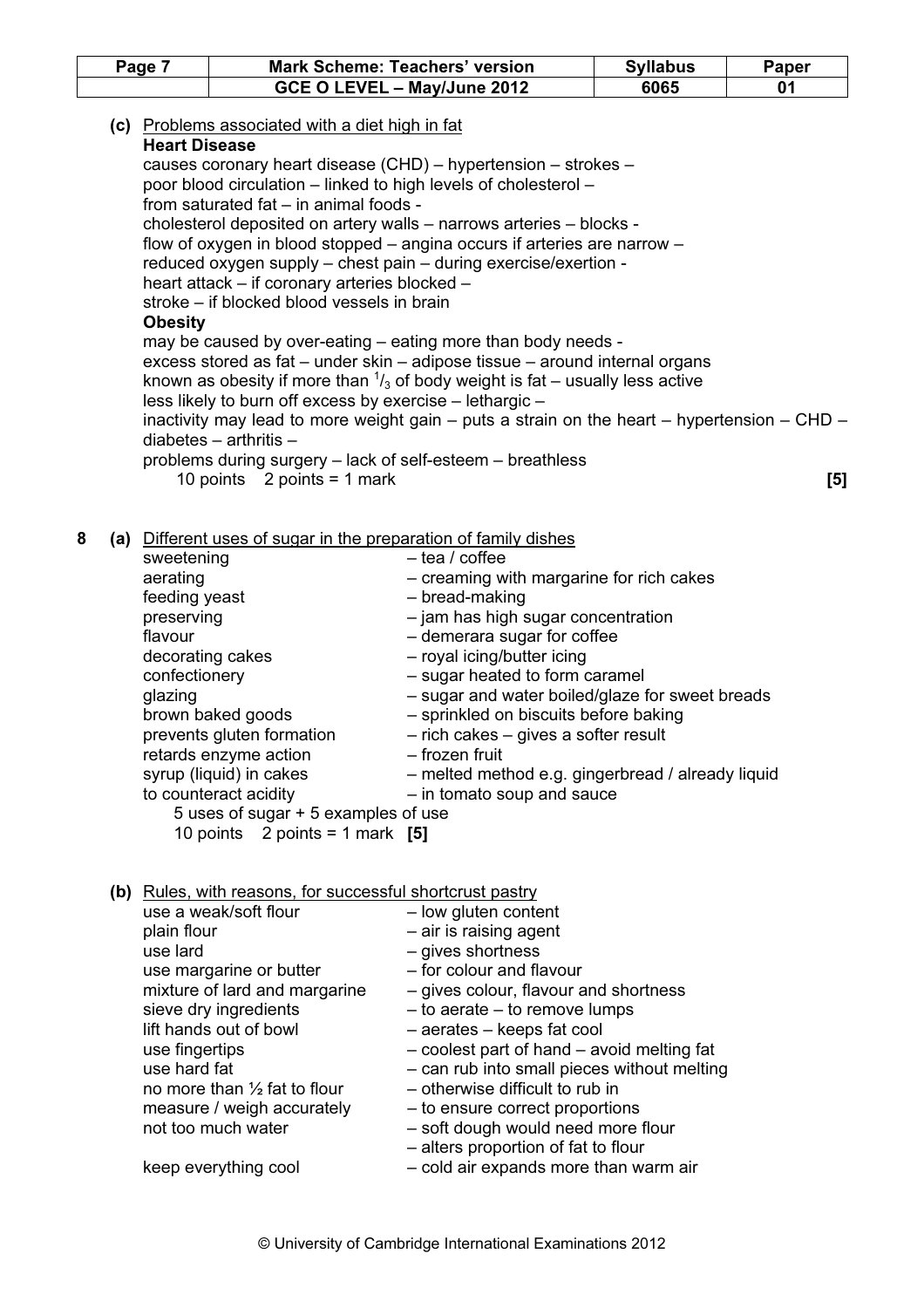| Page 8                              |                                                                                                                                                                                                                                                                    | <b>Mark Scheme: Teachers' version</b>                                                                                                                                                                                                                                                                                                                                                                                             | <b>Syllabus</b> | <b>Paper</b> |
|-------------------------------------|--------------------------------------------------------------------------------------------------------------------------------------------------------------------------------------------------------------------------------------------------------------------|-----------------------------------------------------------------------------------------------------------------------------------------------------------------------------------------------------------------------------------------------------------------------------------------------------------------------------------------------------------------------------------------------------------------------------------|-----------------|--------------|
|                                     |                                                                                                                                                                                                                                                                    | GCE O LEVEL - May/June 2012                                                                                                                                                                                                                                                                                                                                                                                                       | 6065            | 01           |
| avoid re-rolling<br>handle lightly  | use cold equipment/cold fat/cold water for mixing<br>not too much flour for rolling out<br>do not turn pastry over<br>roll with short, sharp strokes in a forward direction<br>use light, even pressure                                                            | - to keep everything cool<br>- alters proportions - makes pastry dry<br>- additional handling develops gluten - toughens<br>- to avoid pressing out air<br>- more flour would be needed - toughens pastry<br>do not stretch pastry when rolling $-$ shrinks during baking<br>- avoid stretching pastry<br>- to avoid stretching pastry and pressing out air                                                                       |                 |              |
| if oven too cool<br>if oven too hot | allow pastry to relax in a cool place before baking -<br>gluten relaxes, cools trapped air, prevents shrinkage<br>bake in a hot oven/gas mark 7/210°C/425°F<br>10 points (including at least 2 reasons)                                                            | - cooks starch so that fat can be absorbed<br>- fat melts and runs out before starch is ready to absorb it<br>- overcooked on outside before inside is cooked                                                                                                                                                                                                                                                                     |                 |              |
|                                     | 2 points = $1$ mark<br>(c) HBV protein for vegans<br>soya beans – only plant product with HBV protein –<br>$TVP$ – spun to make fibres – resembles texture of meat –<br>e.g. sausages – mince – chunks – burgers (max. 2 e.g.)<br>2 points = $1$ mark<br>10 points | soya products - flour - tofu - milk - tempeh - (not soya oil) (max. 2 e.g.)<br>mixture of LBV protein foods - cereals/nuts/pulses - in same meal -<br>e.g. beans on toast – lentil soup and bread etc. (max. 2 e.g.)<br>complementary proteins - improves overall quality of protein -<br>essential amino acids missing from one are compensated by the other -<br>HBV + LBV protein foods eaten together - e.g. soya and cereals |                 | [5]<br>[5]   |
|                                     |                                                                                                                                                                                                                                                                    |                                                                                                                                                                                                                                                                                                                                                                                                                                   |                 | [Total: 45]  |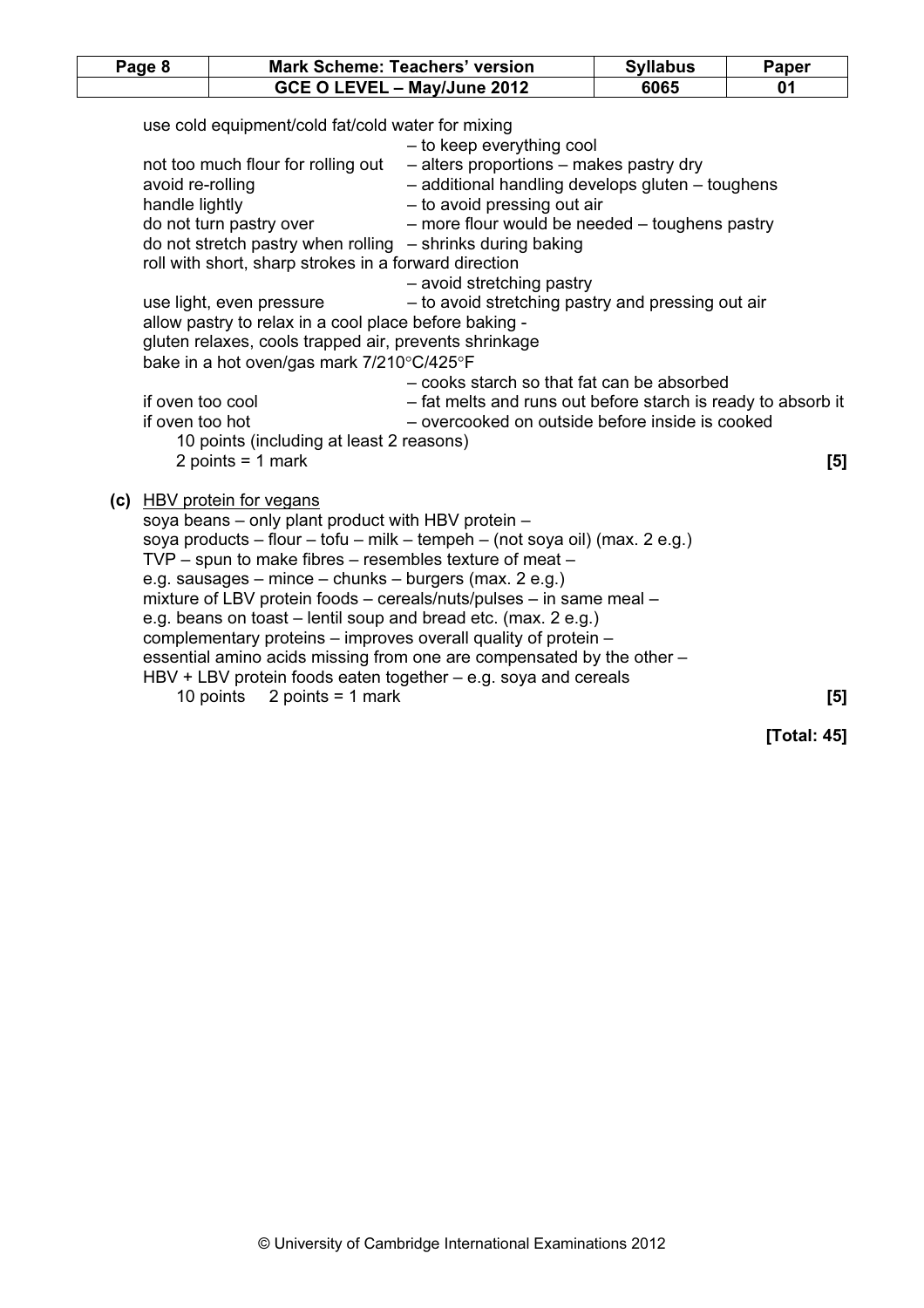| Page 9 | <b>Mark Scheme: Teachers' version</b> | <b>Syllabus</b> | Paper |
|--------|---------------------------------------|-----------------|-------|
|        | GCE O LEVEL - May/June 2012           | 6065            |       |

Answer either 9(a) or 9(b).

9 (a) Discuss the reasons for cooking food and explain different methods of transferring heat when cooking. [15]

The answer may include the following knowledge and understanding:

## Reasons for cooking food:

to kill harmful bacteria/make food safe to eat – e.g. meat to destroy natural toxins – e.g. red kidney beans to preserve – e.g. making fruit into jam to aid digestion – cooked starch easier to digest – begins in mouth to aid absorption – e.g. raw starch in potatoes and flour cannot be absorbed easily to make food easier to eat – e.g. meat is tenderised to make food more attractive – e.g. meat changes from red to brown to develop extractives/flavour – e.g. grilled steak, toasted cheese smell stimulates appetite/flow of digestive juices – e.g. curry to provide hot food in cold weather – e.g. soup in winter to reduce bulk/allow more to be eaten – e.g. cabbage create new dishes – e.g. quiche, chocolate cake add variety to diet – e.g. eggs can be cooked in many different ways necessary for some cooking processes – e.g. thickening sauces, baking

## Methods of transferring heat

Conduction – through solids – by contact – molecules vibrate rapidly – adjoining molecules vibrate

heat transferred within foods by conduction in microwave cooking

e.g. metal spoon in hot liquid, pan standing on hotplate

Convection – through liquids – and gases molecules rise when heated – colder molecules fall – convection currents created

e.g. boiling water In pan, heating an oven etc.

Radiation – no medium – through space or vacuum rays from source of heat – fall on food in their path – food needs to be turned

e.g. grill, barbecue

#### Microwave cooking

electromagnetic waves given off  $-$  by magnetron  $-$  water molecules in food vibrate  $$ generated heat passes to adjoining molecules by conduction – quick method – oven does not need to be preheated – stays cool – so food does not burn on sides of oven – suitable for small, thin pieces of food – easy to overcook – cannot judge when food is cooked – container does not get hot – glass, china, certain plastics can be used – no metal/metal decoration – causes arcing and will damage the microwave oven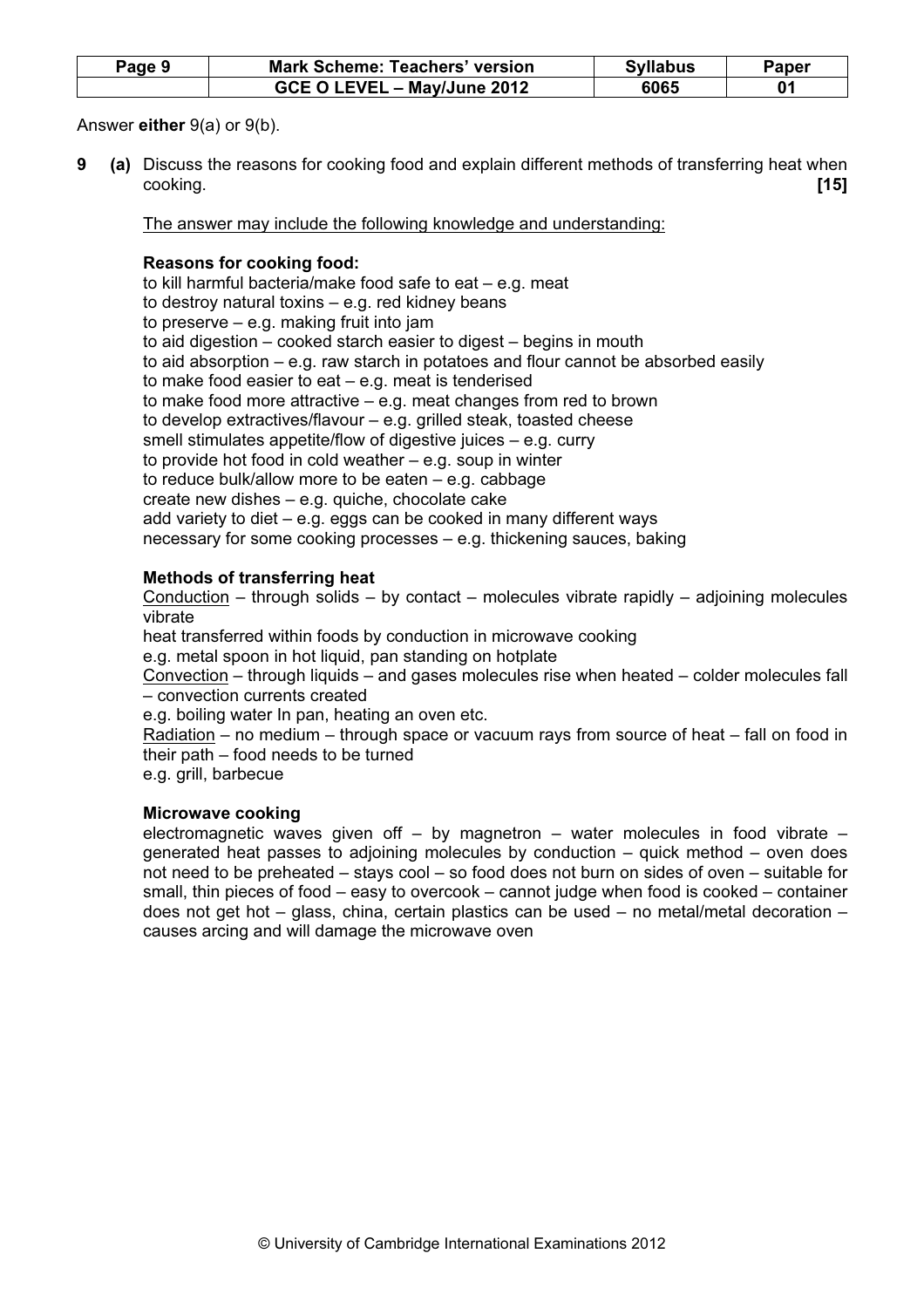| Page 10     | <b>Mark Scheme: Teachers' version</b>                                                                                                                                                                                                                                                                                                                                                                                                                                                                            | <b>Syllabus</b> | Paper |
|-------------|------------------------------------------------------------------------------------------------------------------------------------------------------------------------------------------------------------------------------------------------------------------------------------------------------------------------------------------------------------------------------------------------------------------------------------------------------------------------------------------------------------------|-----------------|-------|
|             | GCE O LEVEL - May/June 2012                                                                                                                                                                                                                                                                                                                                                                                                                                                                                      | 6065            | 01    |
| <b>Band</b> | Descriptor                                                                                                                                                                                                                                                                                                                                                                                                                                                                                                       | Part marks      | Total |
| High        | - Can give several reasons for cooking.<br>- Can give named examples to illustrate reasons.<br>- Correctly named methods of heat transfer.<br>- Is able to give scientific explanations of methods.<br>- Can give suitable examples of methods of heat transfer.<br>- May name dishes cooked by methods identified.<br>- Can give advantages and disadvantages.<br>- Understanding of the topic is apparent.<br>- Information is specific and generally accurate.<br>- All areas of the question well addressed. | $11 - 15$       | 15    |
| Medium      | - Will probably give at least three reasons for cooking.<br>- A few named examples to illustrate reasons.<br>- Some named methods of heat transfer given.<br>- Some scientific explanations may be given.<br>- Some dishes may be named to illustrate methods.<br>- Gives a few advantages and disadvantages.<br>- Information not always precise.<br>- Has sound knowledge of some aspects.<br>- Information lacking in detail.                                                                                 | $6 - 10$        |       |
| Low         | - One or two reasons for cooking mentioned.<br>- Few examples to illustrate reasons.<br>- Mentions methods of heat transfer.<br>- Little scientific knowledge to explain methods.<br>- One or two advantages and disadvantages given.<br>- Information is brief.<br>- Not always accurate.<br>- Emphasis is on one part of the question.<br>- Lack of knowledge will be apparent.                                                                                                                                | $0 - 5$         |       |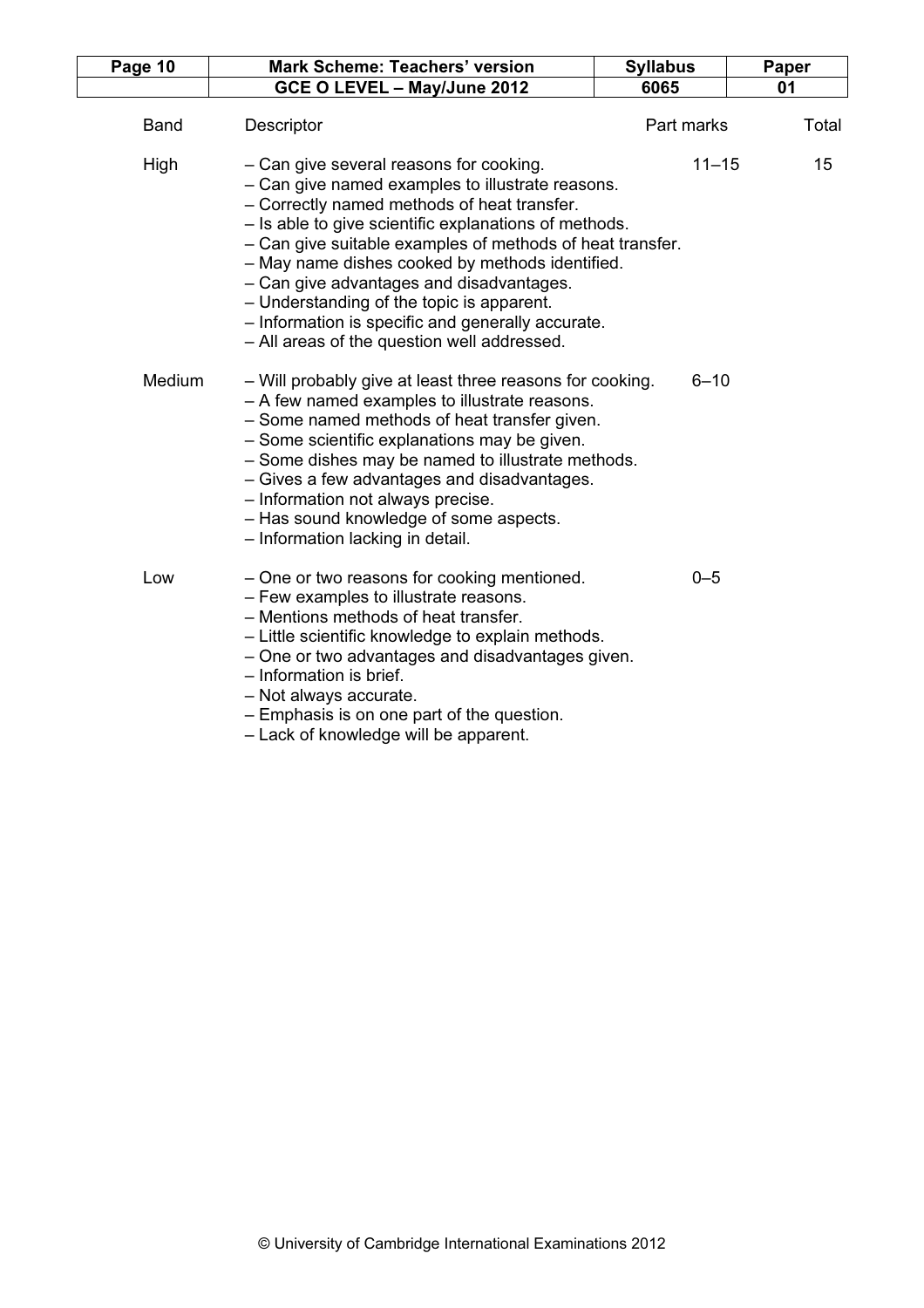| Page 11 | <b>Mark Scheme: Teachers' version</b> | <b>Syllabus</b> | Paper |
|---------|---------------------------------------|-----------------|-------|
|         | GCE O LEVEL - May/June 2012           | 6065            |       |

9 (b) Identify, and give examples of different types of convenience foods. Discuss the advantages and disadvantages of convenience foods and suggest ways of using them in family meals **and the set of the set of the set of the set of the set of the set of the set of the set o** 

The answer may include the following knowledge and understanding: Types of convenience foods

| frozen    | - e.g. peas, ice cream, beef burgers, fish, chips               |
|-----------|-----------------------------------------------------------------|
| dried     | - e.g. stock cubes, milk, custard powder, soup                  |
| canned    | - e.g. fish, baked beans, corned beef, peaches                  |
|           | ready to eat $-e.g.$ biscuits, potato crisps                    |
|           | ready to cook $-e.g.$ pasta, prepared vegetables, filleted fish |
| bottled   | - e.g. ketchup, fruit juice, pasta sauces                       |
| preserved | - e.g. jam, chutney, pickle onions                              |

#### Advantages of convenience foods

| quick to prepare                                 | easy to prepare             |
|--------------------------------------------------|-----------------------------|
| save fuel                                        | easy to store               |
| easy to transport                                | can be kept for emergencies |
| wide variety available                           | little waste                |
| may have extra nutrients added                   |                             |
|                                                  | cook may have limited skill |
| can use foods from other countries/out of season |                             |
| a a ta illuatuata tha ahaya nainte neoy ha aiyan |                             |

e.g. to illustrate the above points may be given

#### Disadvantages of convenience foods

| more expensive than fresh equivalent |  |  |  |  |  |  |
|--------------------------------------|--|--|--|--|--|--|
| nutrients lost during processing     |  |  |  |  |  |  |
| high in fat                          |  |  |  |  |  |  |
| high in sugar                        |  |  |  |  |  |  |
| artificial flavourings               |  |  |  |  |  |  |
| long-term effects not known          |  |  |  |  |  |  |
|                                      |  |  |  |  |  |  |

#### Use in family meals

frozen desserts – ice cream dried herbs, stock cubes frozen pastry cake mixes, pastry mix canned fruit in desserts e.g. pineapple upside down pudding dried fruit – currants, sultanas – in cake making frozen fish bottled sauces, flavourings custard powder, blancmange Uses in family meals should be expected for named examples of convenience foods.

NB A list of convenience foods is not acceptable since the question asks how convenience foods can be included in family meals.